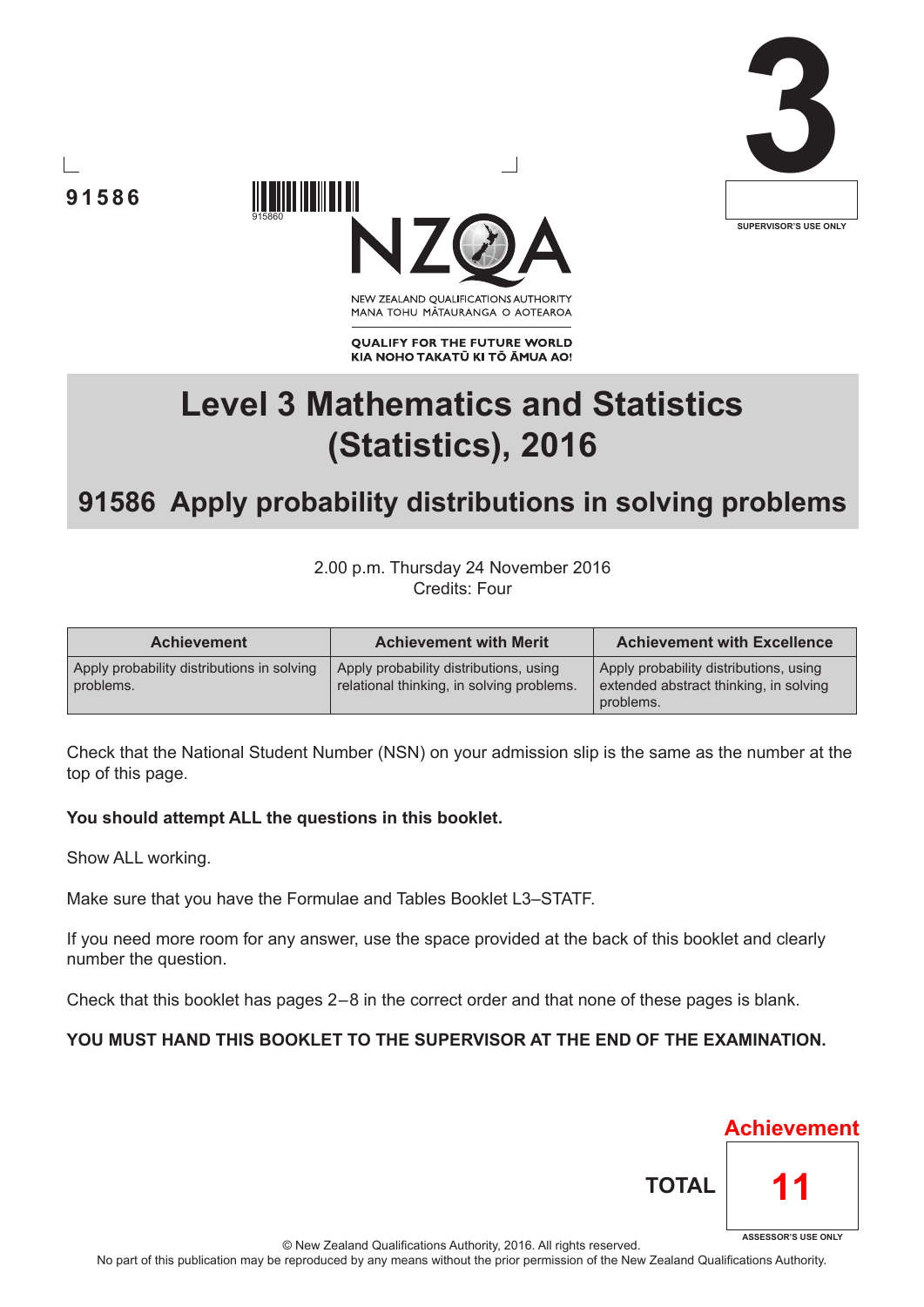#### **QUESTION ONE**

The time it takes a shopper to find a carpark at the supermarket can be modelled by a random  $(a)$ variable that takes on values between 0 minutes and 8 minutes. The most likely time it takes a shopper to find a carpark is 2 minutes.

Using an appropriate model, calculate the probability that it will take less than two minutes OR more than six minutes for a shopper to find a carpark.



- A supermarket has modelled the time shoppers spend at the supermarket using a normal  $(b)$ distribution with a mean of 32.5 minutes and a standard deviation of 10.8 minutes.
	- Sketch this probability distribution model on the axis below.  $(i)$

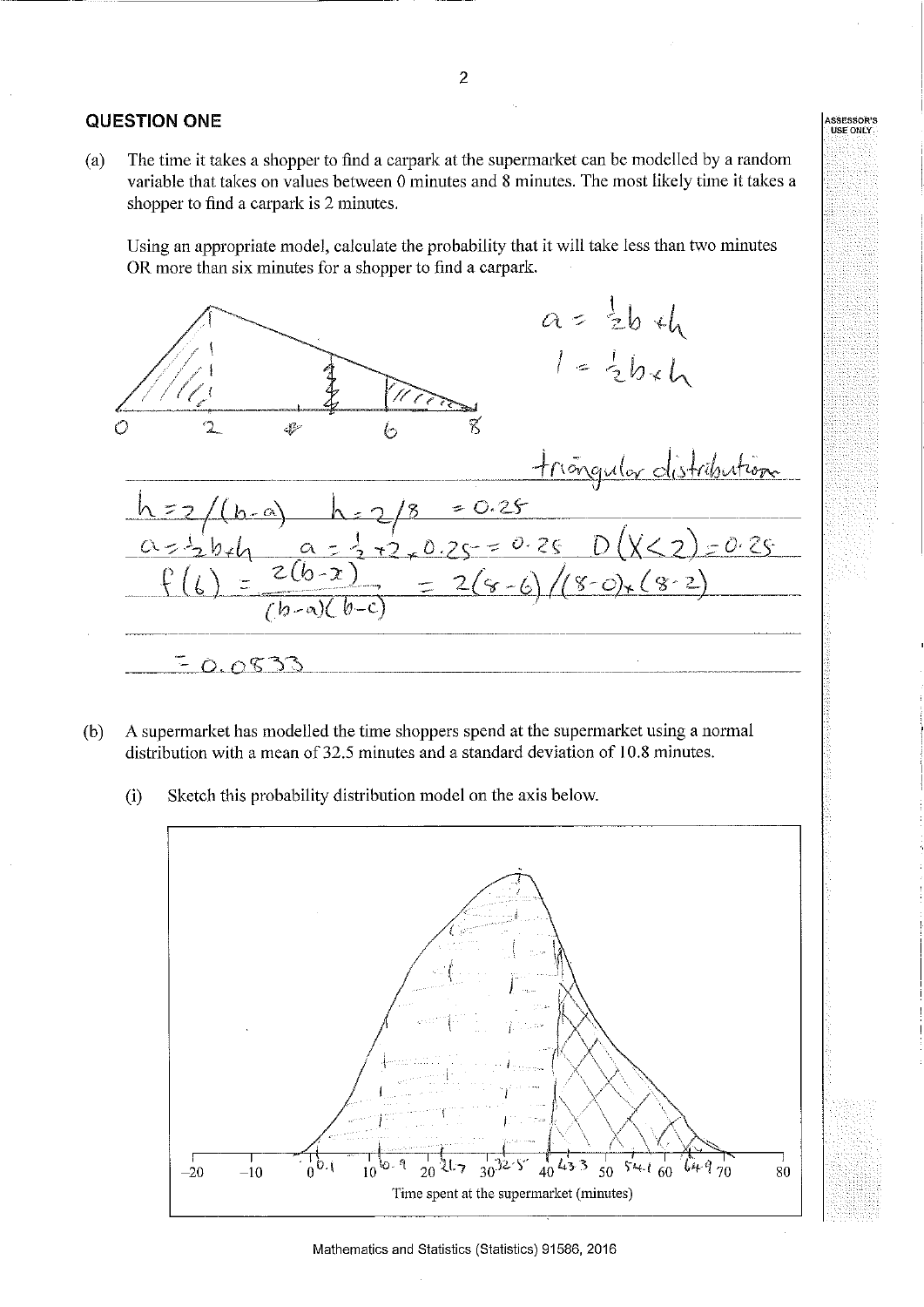$(ii)$ Using this model, calculate the probability that two different randomly selected shoppers both spend more than 40 minutes at the supermarket.

Give any assumption(s) that need to be made. independently C  $0595$  $\mathcal{D}$ . ivil りっけ

(iii) Following an observational study of shoppers, the supermarket has changed its model for the time shoppers spend at the supermarket. For this new model, the supermarket has kept the mean the same as the old model, but has adjusted the standard deviation. Using this new model, the percentage of shoppers who take longer than 40 minutes at the supermarket is estimated to be 31.1%.

Discuss how the standard deviation of the new model for the time shoppers spend at the supermarket compares with the standard deviation of the old model for the time shoppers spend at the supermarket.

You may wish to refer to your answers in parts (i) and (ii) to support your explanation.

inth Miscl*il*l standord -32  $\alpha$  $mv<sub>1</sub>$  $\sim$  $\mathscr{O}_{\mathbb{Q}}$ Ď,  $24L$ Keeping sten dar d  $clu$ , or Hô∧ ζ St<u>ar</u> *WOPO* 

(iv) Discuss ONE potential limitation with using a normal distribution to model the time spent at this supermarket.

MM  $51$  $\sqrt{2}$ call.  $\mathcal{W}_{\mathbb{Q}_n}$ Suptin pendo  $h/h_0$ 000 كهبر hin could Mont  $\varnothing$ hm d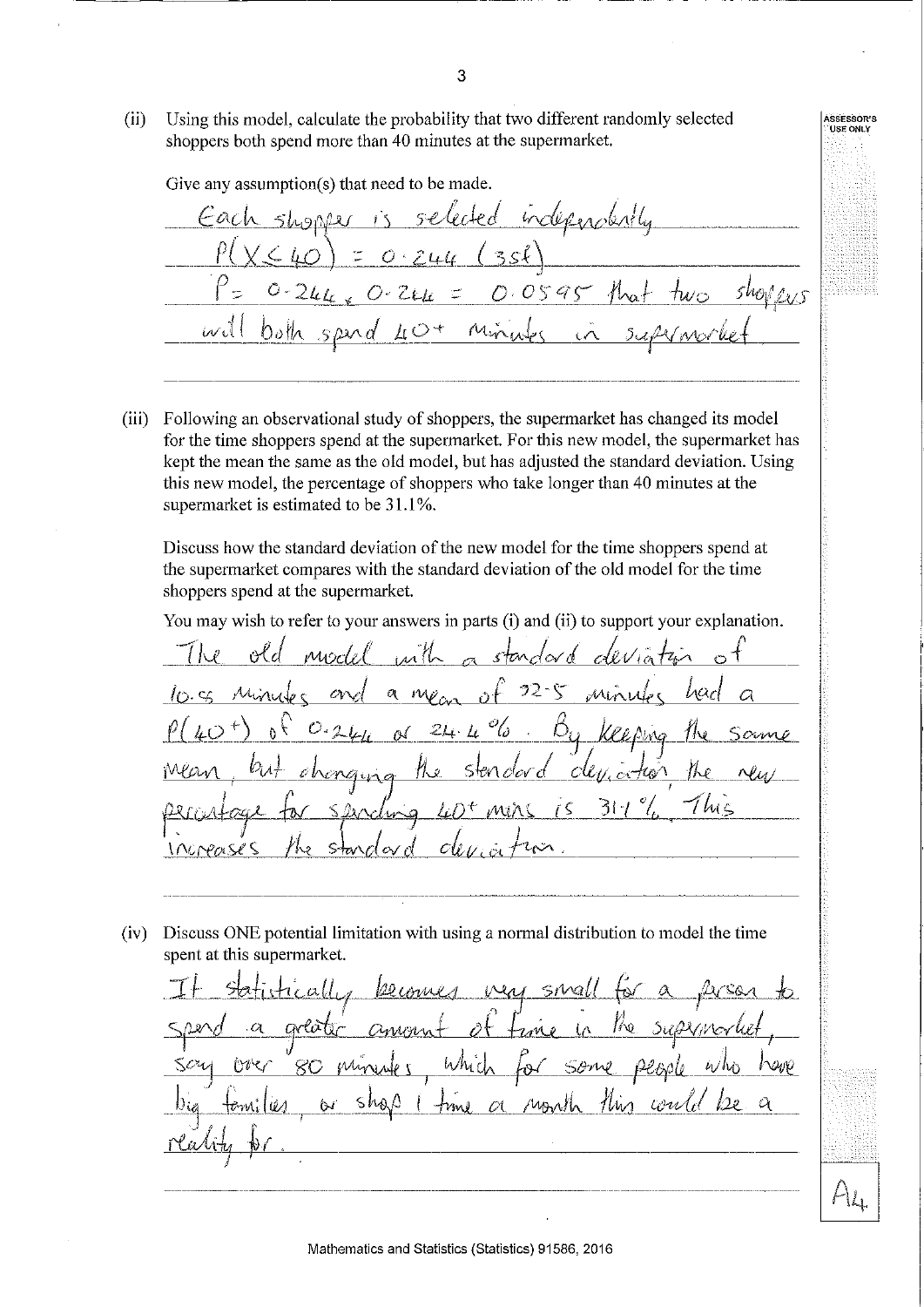#### **QUESTION TWO**

A supermarket has eight employees who are "on call" to help out during busy periods. Based  $(a)$ on the supermarket's records, the probability of one of these employees being unavailable when called is estimated to be 0.14.

The supermarket needs to call all eight employees during one particularly busy period.

Using an appropriate model, calculate the probability that fewer than three of these  $(i)$ not including 3 employees will be unavailable when called.

Brommal: n= 8 DE=0.14  $= 0.91$  $(ii)$ Justify the use of the probability distribution for your answer in (i). Gt this node Istião  $inoma\ell$  $H_3$  $\alpha$  $ac$  $\propto$ Qeosté  $+\infty$ l <u>-San</u> 0ther

A supermarket is running a promotion where shoppers get one collectable item for every \$50  $(b)$ they spend at the supermarket in one purchase.

Using a very large amount of electronic sales data, the supermarket has produced the following graph:



Mathematics and Statistics (Statistics) 91586, 2016

4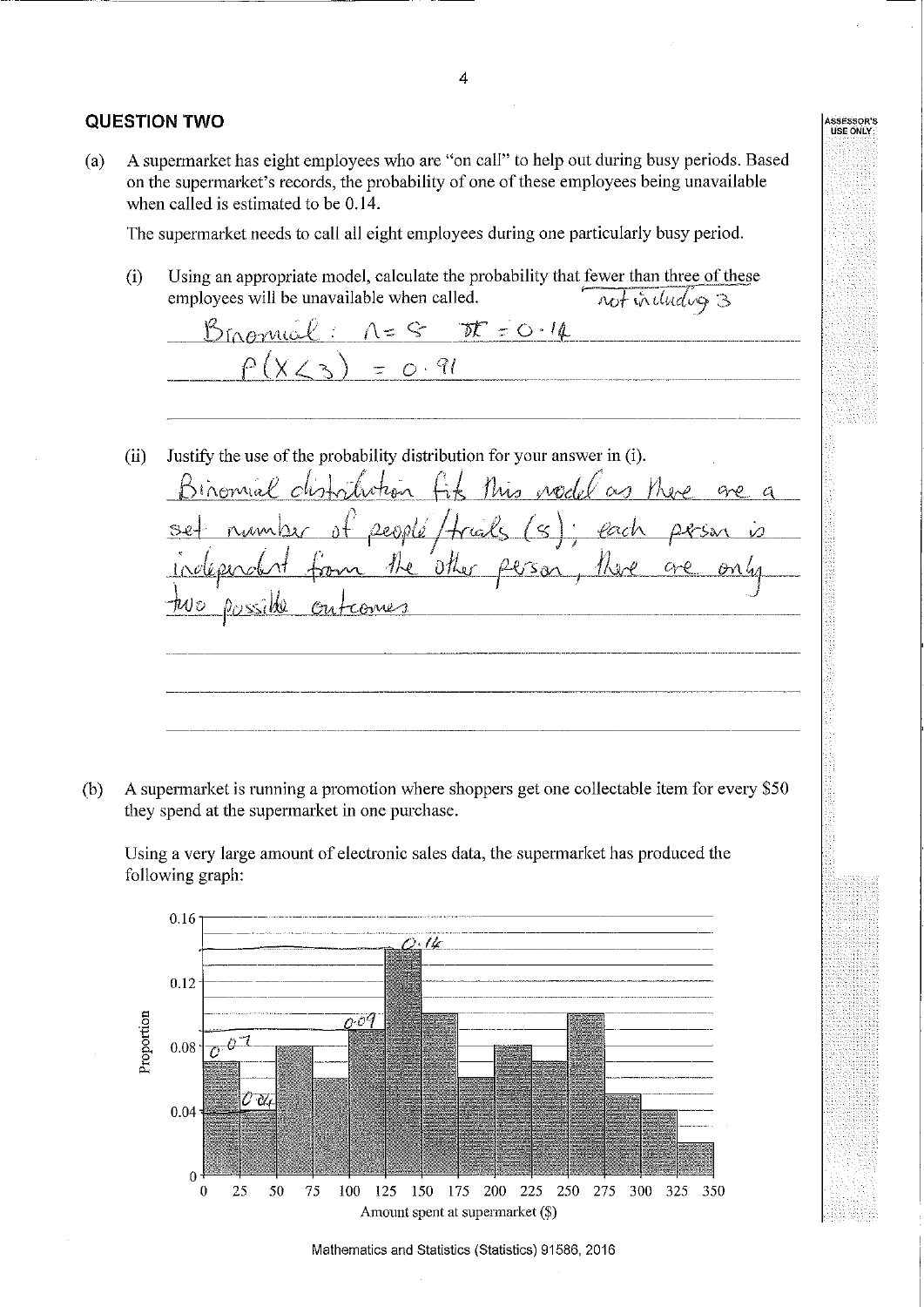Use this data to complete the table below, which shows a probability distribution model  $(i)$ for the random variable  $N$ , the number of collectable items gained in one purchase.

| v,                      |              |                             |  |  |
|-------------------------|--------------|-----------------------------|--|--|
| $ P(N=n)  \partial (1)$ | $\vert$ 0.14 | $10^{-2}$ $\sqrt{5}$   0.16 |  |  |

Using the model formed in (b)(i), calculate the mean number of collectable items gained  $(ii)$ by shoppers per purchase.

Give any assumption(s) that need to be made.

Ł.  $\frac{1}{2}$  $(3.0 - 16)$  $2\times 0.23$  $\frac{1}{2}$ €  $\overline{\mathcal{L}}$  .  $\star$  0.11  $\hat{\varsigma}$  $*0.15$  $*(6 \times 0.06)$  $20.15$  $=279$  $= 2.79$ 

The supermarket is considering changing the promotion so that shoppers get one  $(iii)$ collectable item for every \$25 they spend at the supermarket in one purchase.

Without performing additional calculations, discuss whether this will result in a doubling of the mean number of collectable items gained by shoppers per purchase.

Faldê Megn collectables CU Samo  $8\nu$  $CUVUH$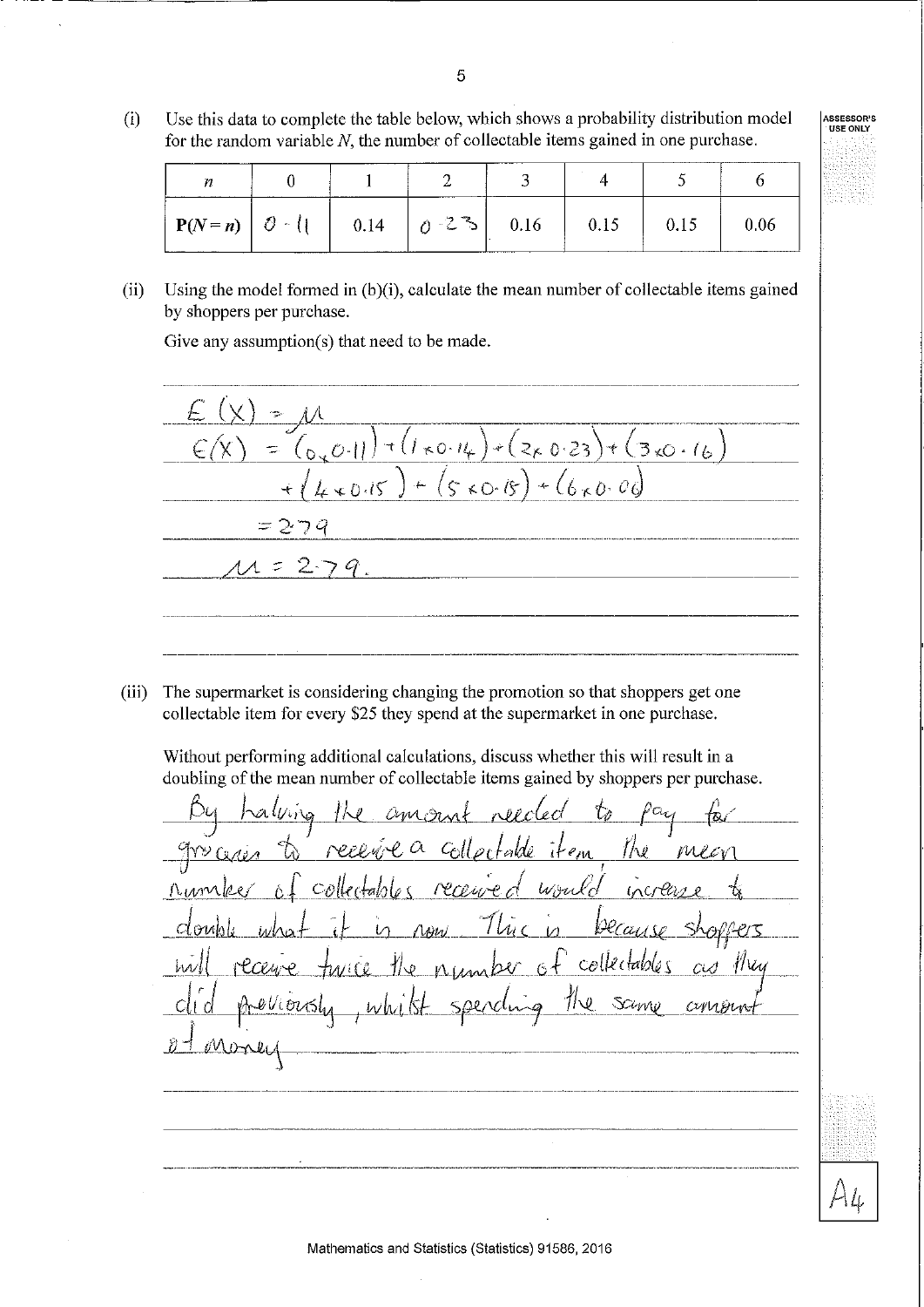#### **QUESTION THREE**

- $(a)$ A small supermarket located in the city centre is open 24 hours per day.
	- Between 10 pm and 6 am each day, the mean number of shoppers who arrive at the  $(i)$ supermarket per 5 minutes is 1.3.

Using a suitable probability distribution model, calculate the probability that more than two shoppers arrive at the supermarket during a 5-minute period between 10 pm and 6 am.

ibution: Poisson  $\overline{2}$ 0.85  $1 - 0.85$  $0 - 163$ Ż,

 $(ii)$ Between 6 am and 10 pm each day, using footage from its security cameras, the supermarket found that in 94% of 5-minute periods, there was at least one shopper arriving at the supermarket.

Discuss how the mean number of shoppers who arrive at the supermarket per 5 minutes between 6 am and 10 pm compares to the mean number of shoppers who arrive at the supermarket per 5 minutes between 10 pm and 6 am.

 $94\%$  of 5 mm Castonice lach  $b$ ang Customers orryng

(iii) Discuss ONE other factor (in addition to the time of day) the supermarket should consider when modelling the number of shoppers who arrive at their supermarket per 5 minutes.

 $\Delta \Delta$  $Cov<sub>A</sub>$ able to  $\zeta$ lin $\beta$ ИМ mtok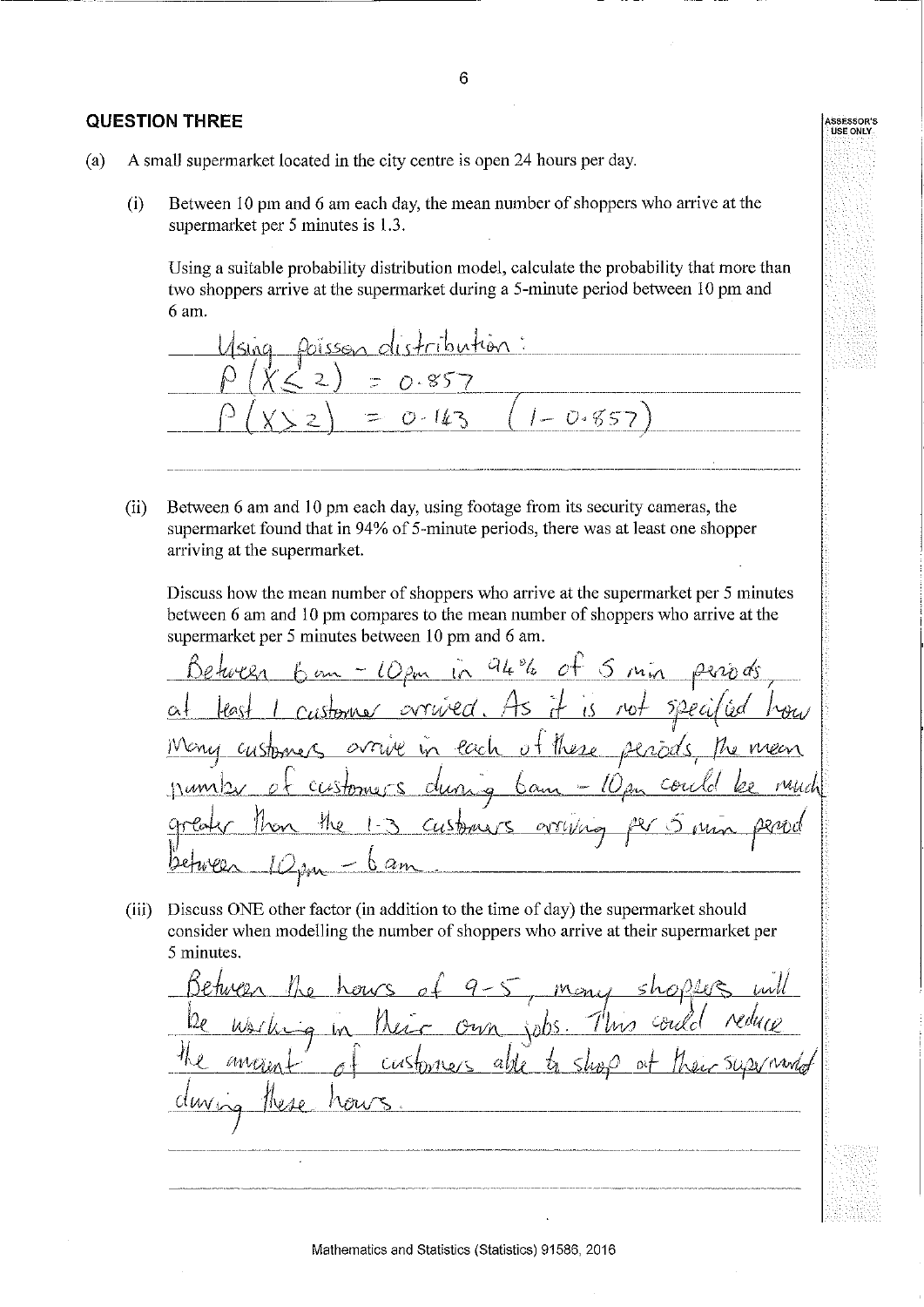A large supermarket has re-designed its checkout area, including installing more self- $(b)$ service checkouts and changing the layout of checkouts. Before and after the re-design, the supermarket conducted two different surveys of shoppers.

In each survey (before, after), shoppers were asked to rate their experience with checking out of the supermarket as a score on a scale of 0 (very unhappy) to 5 (very satisfied).

The results for each survey are shown below:



 $(i)$ Identify which set of data has less variation in rating scores.

Support your answer with statistical reasoning.

Discuss if it would be appropriate to use a Poisson distribution to model the ratings for  $(ii)$ the 'before' survey.

Support your answer with statistical reasoning.

data O, l, SLW